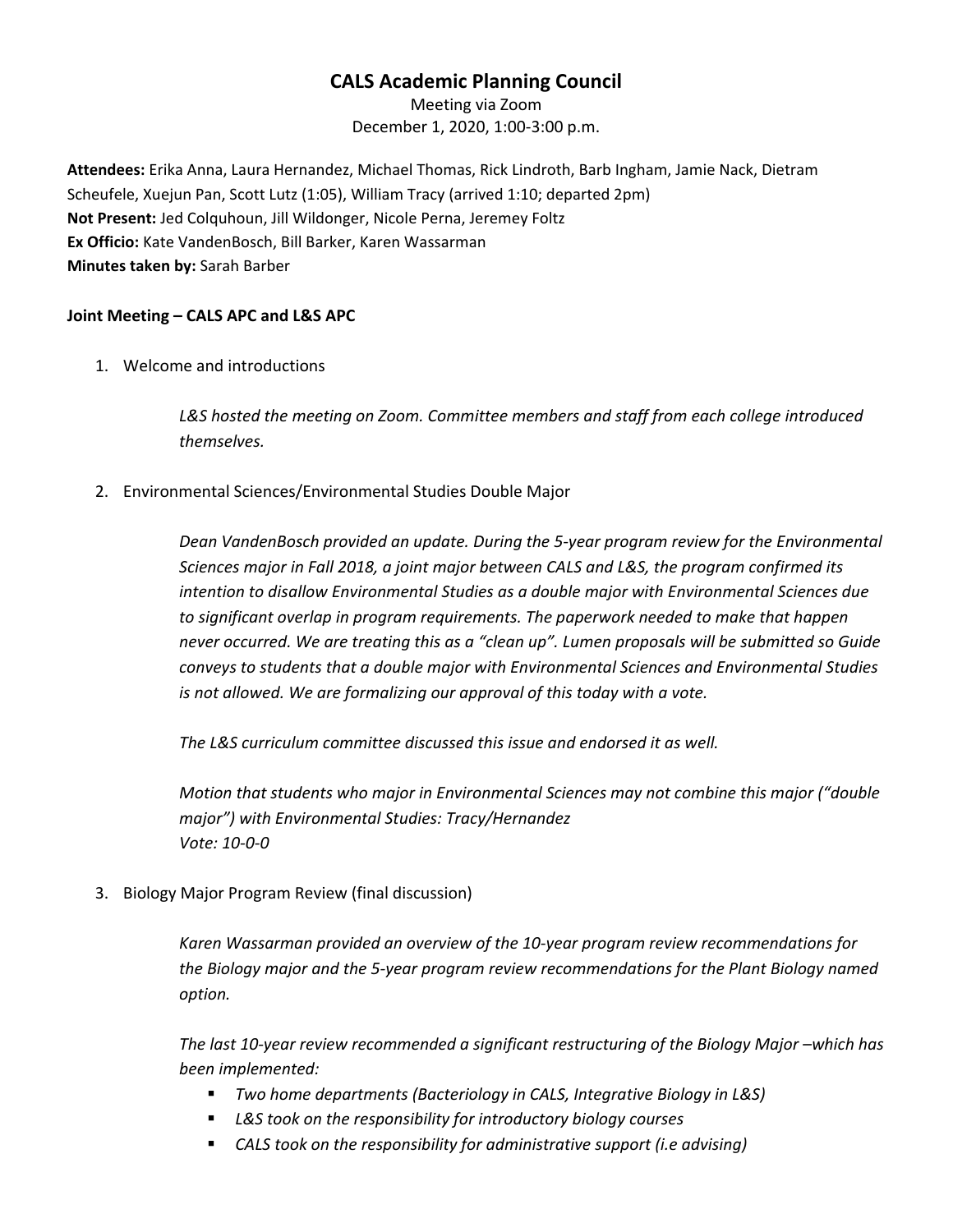- *They put together a strong advising unit that is staffed with professional staff advisors*
- *Implementation of the Biology Major Program Committee (BMPC) for governance of the major curriculum –let by co-chairs (one in each college –currently Donna Fernandez for L&S and Jae-Hyuk Yu for CALS. Sarah Kuba is Program Manager)*
- *Increased resources came with this restructuring and has benefitted the program*

## *Some self-identified struggles*

- *Building community in such a large major*
- *Alumni relations continue to be difficult to handle*
- *Plant Biology named option has remained very small –originally planned for 75-100 but enrollment is less than 7*

*The review community was comprised of 4 members including David Wassarman (Medical Genetics) chair, Rick Lankau (Plant Pathology), Sigurd Angenent (Mathematics), and Marisa Otegui (Botany). The committee met with leadership, the program committee, advisors and students.* 

## *Committee's findings:*

*Strengths:*

- *The quality of student learning and experiences in the Biology Major is excellent, and they praise the colleges, students, faculty, and staff for what they have been able to accomplish over the past 10 years*
- *The program has been strengthened by the restructuring. The advising and administrative structure is a strength of the major*
- *The broad, flexible curriculum is a strength*

*Challenges:* 

- *The size of the major is a challenge –for community building and to track alumni Not having a single home –especially for faculty engagement in the major and with students*
- *There has been a high turnover in advisors –which has caused a lot of shifts for students in the past 2 years.*
- *First-year students are not engaging with advising as frequently as ideal*
- *There appears to be a lot of competition between students for grades*

*Recommendations:*

- *The Biology Major should gather data with the goal of identifying and prioritizing ways to improve student learning.*
- *Funding for community building activities*
- *The Biology major should establish systems for faculty, alumni, and peer advising of students to complement the current professional advising system.*
- *Continue to seek new named options that make sense for the major*

*Plant Biology Named Option:* 

 *The named option structure works well, however the plant biology named option has very low enrollment*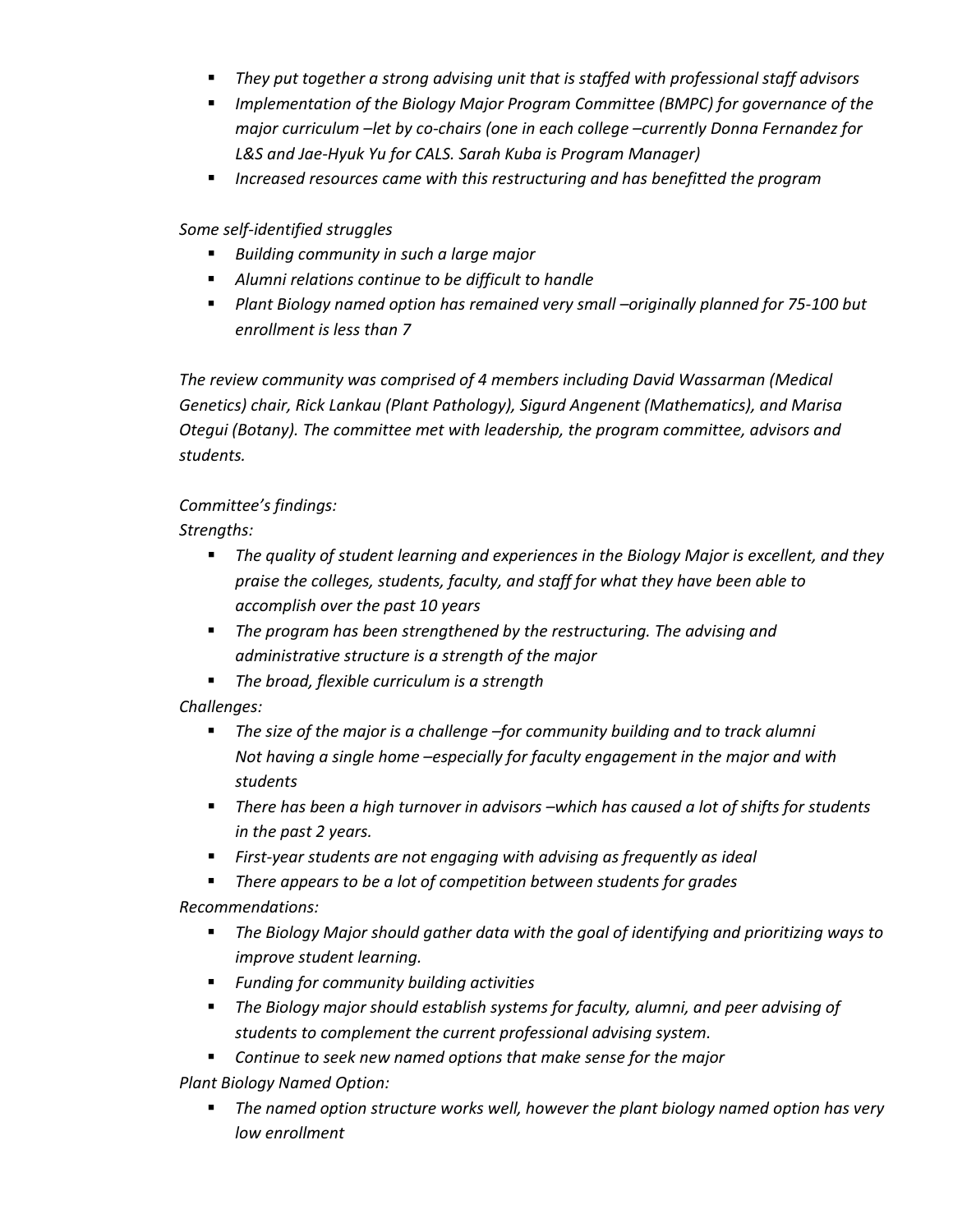*Recommendation is to discontinue the plant biology named option* 

*Comment: This is good governance – recognizing that not all things work out as planned.* 

*Comment: Competition for grades continues to bubble up in discussions about large enrollment majors/courses. Specialists in learning suggest curved grading is not best practice, but academic freedom in grading also needs to be considered. Not seeking resolution here, but flagging this issue.*

*Comment: Students pursuing admission to medical school fuels competition for grades* 

*Motion to approve the review as complete: Hernandez/Tracy Vote: 10-0-0*

*Motion to move forward with suspension of admissions to Plant Biology named option with intent to discontinue: Hernandez/Lutz Vote: 10-0-0*

*Discussion: Why is enrollment low in Plant Biology? Students have many options - Botany, Agronomy, etc. One of the goals of the plant biology named option was to increase interest in plants but enrollment was not high. There is a difference in the number of students interested in animals versus plants.* 

4. Discussion around the new Equity and Diversity questions in Lumen Programs

*Dean Wilcots provided an overview of the new equity and diversity questions added to Lumen proposals. The questions were added without review by campus. The inclusion of these questions and the questions themselves could benefit from review and discussion.* 

*Will program changes be held up? These questions may not be the right questions to ask for program changes. Are academic planning councils and curriculum committees the right bodies to review these types of questions?*

#### Comments:

- *Forcing departments to review these questions is important. Departments have to confront these questions.*
- *The third question about equity in recruiting faculty and staff is a human resources questions and involves a college-level commitment. To include in Lumen may not be best place because it is complicated and may not be under academic program control.*
- *Clarification question - when are responses to these questions required?*
- *For proposals with greater than 50% changes; one example given is that proposals to change learning outcomes are considered major changes.*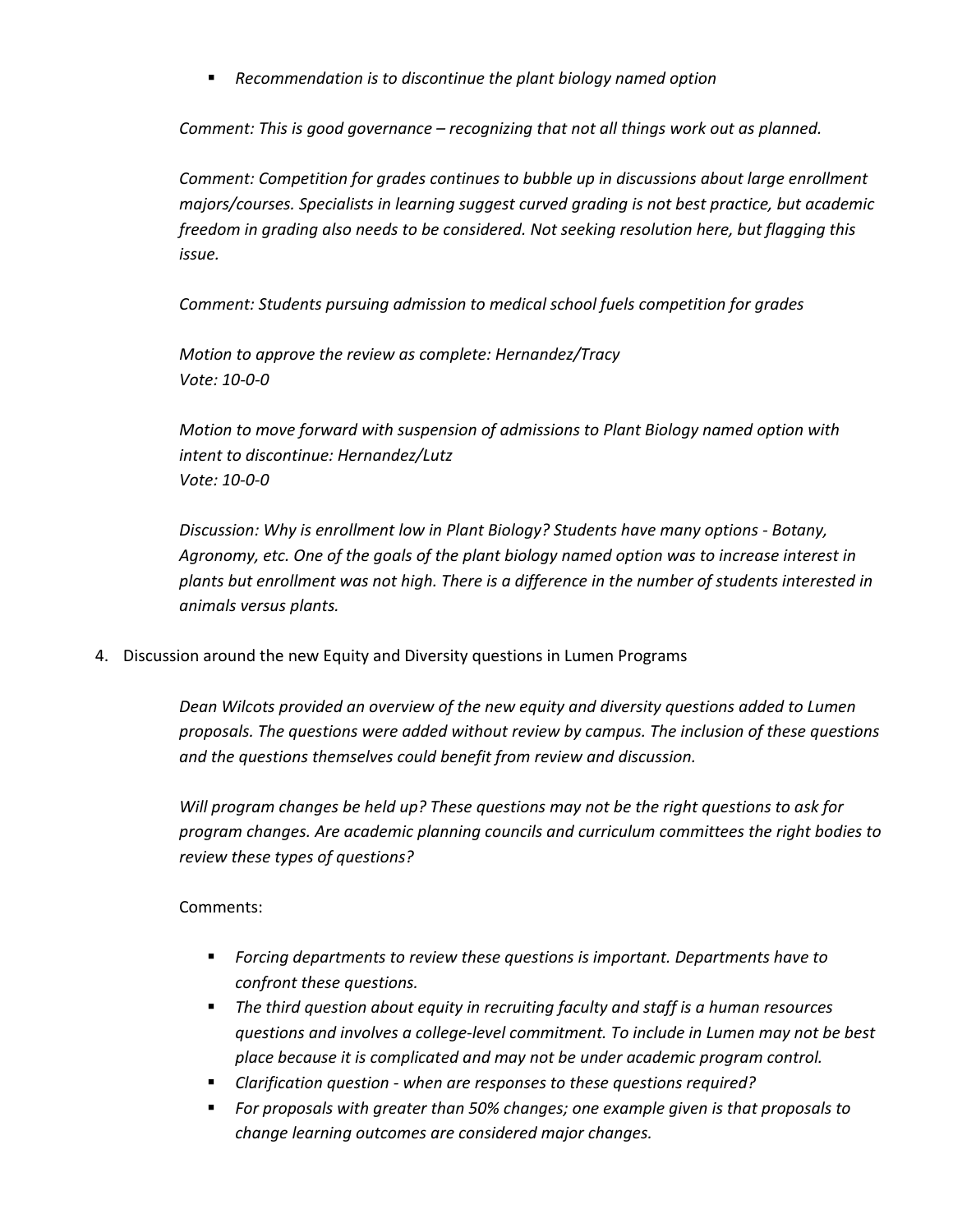- *Do we defeat the goal if these become a technicality? Will the process in lumen encourage proposers to resort to including standard/stock language?*
- *It is helpful to get this type of messaging through multiple channels. However, there is no question included about how to assess the effectiveness of the adopted diversity and inclusion strategy.*
- *Accountability also is not included in current questions. Responsibility is at the department and at the college level.*
- *For question #3, add the word "help" before ensure.*
- *When planning for new programs these are helpful questions. However, depending on the field, not all questions are relevant to all disciplines. Better to assess during a 10-yr review.*
- *What is the dependent variable? What are we trying to achieve? What outcomes are we going for? How do we enforce this? Committees need tools to evaluate these.*
- *Importance of topic cannot be disputed. Concerned about hurdles for people submitting program proposals. We don't want to add more work unless it achieves something valuable. On fence. It could be a good way for departments to have these conversations.*
- *Schools and colleges have different processes. CALS departments are asked to address diversity and inclusion annually in their 5-year planning reports. L&S departments submit annual diversity reports and the questions have evolved. And campus has reporting requirements. As an institution our reporting is maturing, but it is not all linked and things can fall through the cracks.*
- *What level of curriculum change sparks the need to answer these questions and where should they be addressed? Program review? Annual reports? Assessments?*
- *How often do all programs go through major changes? Would we expect similar attention needed for programs?*
- *10-year program reviews may have one set of questions. Program changes have another set of questions.*

## **CALS Only APC:**

#### **Consent Agenda**

5. Approve minutes for November 17, 2020 meeting *Item 5 approved by consent.*

#### **Action and Discussion Items**

- 6. Biology Major Program Review vote and recommendations *Voting occurred during joint session. No further discussion.*
- 7. Env Sci/Env St vote and recommendations *Voting occurred during joint session. No further discussion.*
- 8. Wisconsin Distinguished Graduate Fellowships (WDGF)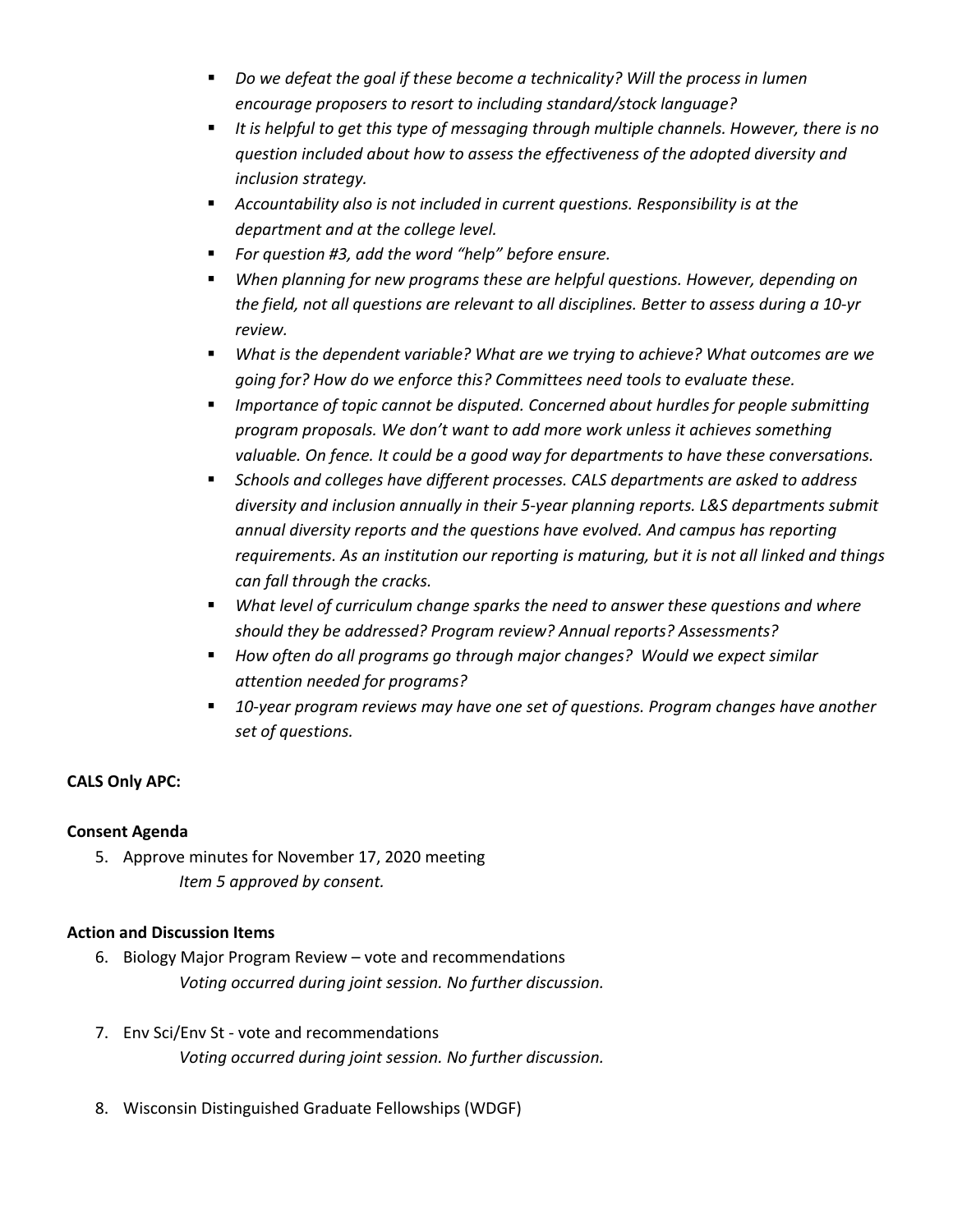*Dean VandenBosch provided an over of the WDGF. The committee is being asked to review the call for two of the Wisconsin Distinguished Graduate Fellowships: Thomsen WDGF (3 will be awarded this year is broader in scope) and the Goetz WDGF (one will be awarded and is more narrow in scope). The Senator Robert Caldwell Fellowship and the Richard M. Heins WDGF will not be awarded this year due to lack of accumulated funds. Let Kate know if you would like to serve on the review committee.* 

*Comment: Some students submit technical abstracts that committee members cannot decipher. In Q4 remove "should" and remove "should" form Q4c.* 

*Comment: Some students in fundamental research have long lists of publications, and students in applied areas have fewer publications. This can be hard for the committee to reconcile. Comment: Address this by changing Q4b and requesting a letter from the major advisor that states the disciplinary norms and standards of productivity in the student's subfield. Comment: Yes, this will be helpful. This is a tension that has to be managed, not a problem that will be solved.* 

*Comment: More than 20 applications received last year. Scott Lutz has agreed to serve on the committee. Others who are interested, send an email to Kate.* 

#### **Informational Items and Announcements**

9. Updates on budget

*Dean VandenBosch provided an update on the budget cuts. Chancellor Blank communicated in October that, over a 15-month period through the end of June 2021, UW-Madison is facing \$320M in lost revenue or increased costs due to the pandemic. Roughly half of that impacts auxiliaries directly (housing, unions, athletics, etc.). The rest is a reduction in gifts, research funding, tuition receipts, state lapse in funding, and \$50M in increased costs.* 

*Schools and colleges received their budget cuts in early November. There will be a one-time cut to 101 GPR funds from the current fiscal year allocation (these are funds CALS will have to give back). Then there is a base cut for the next fiscal year and beyond. There will also be cuts in 104 funds which come through a different route from Extension. CALS has not received details about the 104 cuts yet.*

*Today our discussion is about the one-time cut for the current year. Next time we will discuss principles for distributing the base cut strategically.*

 *One-time cut: The one-time cut is just over \$2M. CALS administration and centralized support will bear a disproportionately larger share of the one-time cut. The remainder of the one-time cut has been distributed to departments formulaically. The Dairy Innovation Hub will not be a target, nor spared. It will bear same type of cut that the rest of the*